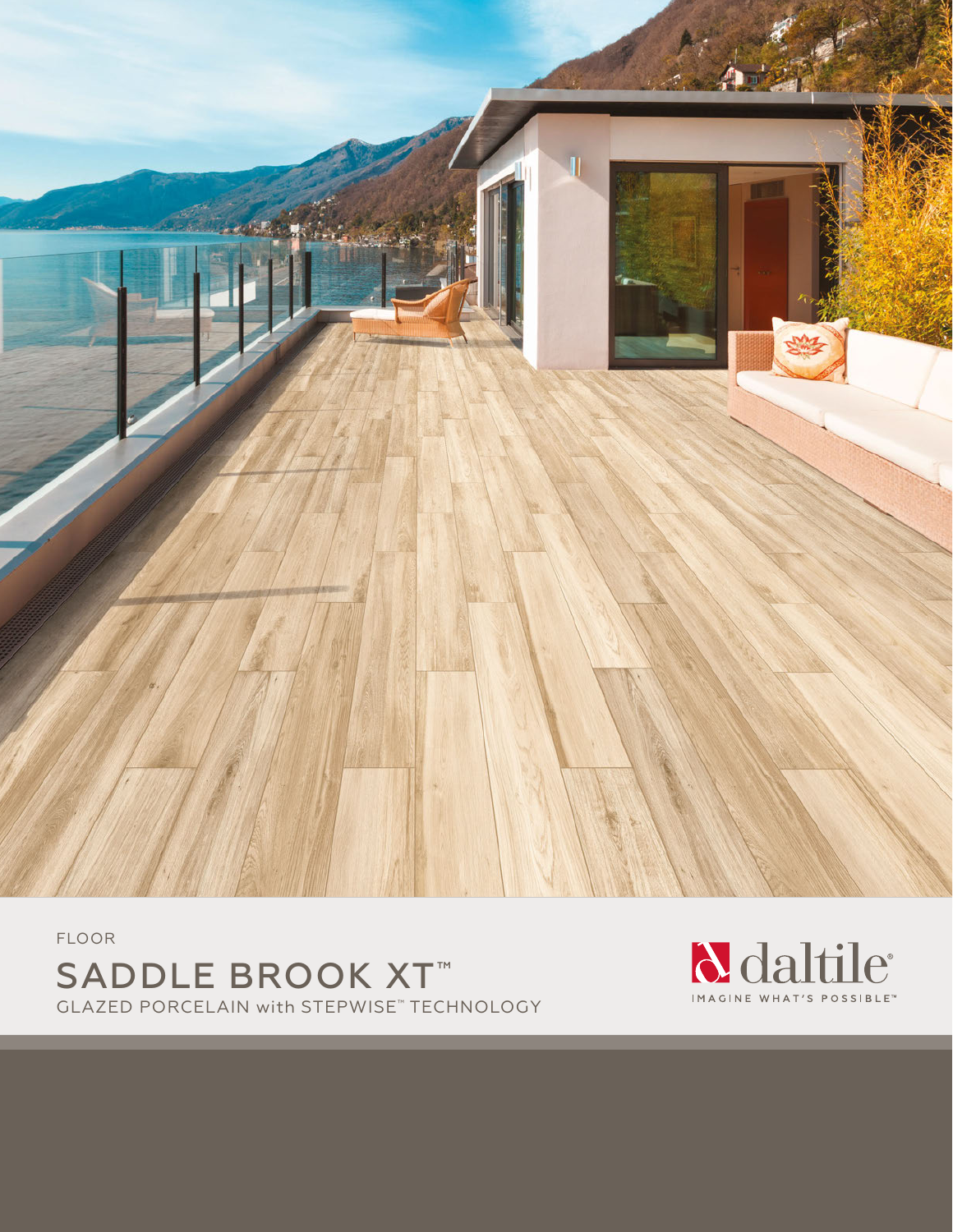

## The Greater **Outdoors**

| <b>USAGE</b>  |       |             | décor |  |
|---------------|-------|-------------|-------|--|
| <b>Floors</b> | Walls | Countertops |       |  |
|               |       |             |       |  |

Make the outdoors even more beautiful by extending the hardwood look of Saddle Brook<sup>™</sup> to exterior spaces with Saddle Brook XT™. Designed to defeat exterior challenges, Saddle Brook XT features Daltile's innovative StepWise<sup>™</sup> technology. This patent-pending process combines superior slip-resistance with optimum cleanability, giving commercial applications and outdoor floors the warmth and look of natural wood without the worry of moisture damage. Available in four rich colors, this versatile tile makes every outdoor space a breath of fresh air.

- HARDWOOD MADE EASY
	- Achieve the look of authentic hardwood in exterior spaces without the maintenance
	- Features Daltile's patent-pending StepWise technology for superior slip-resistance
	- Available in four natural wood colors to complement both modern and traditional décor









All or select items within this series meet the requirements for these qualifications. For more information visit<br>daltile.com.

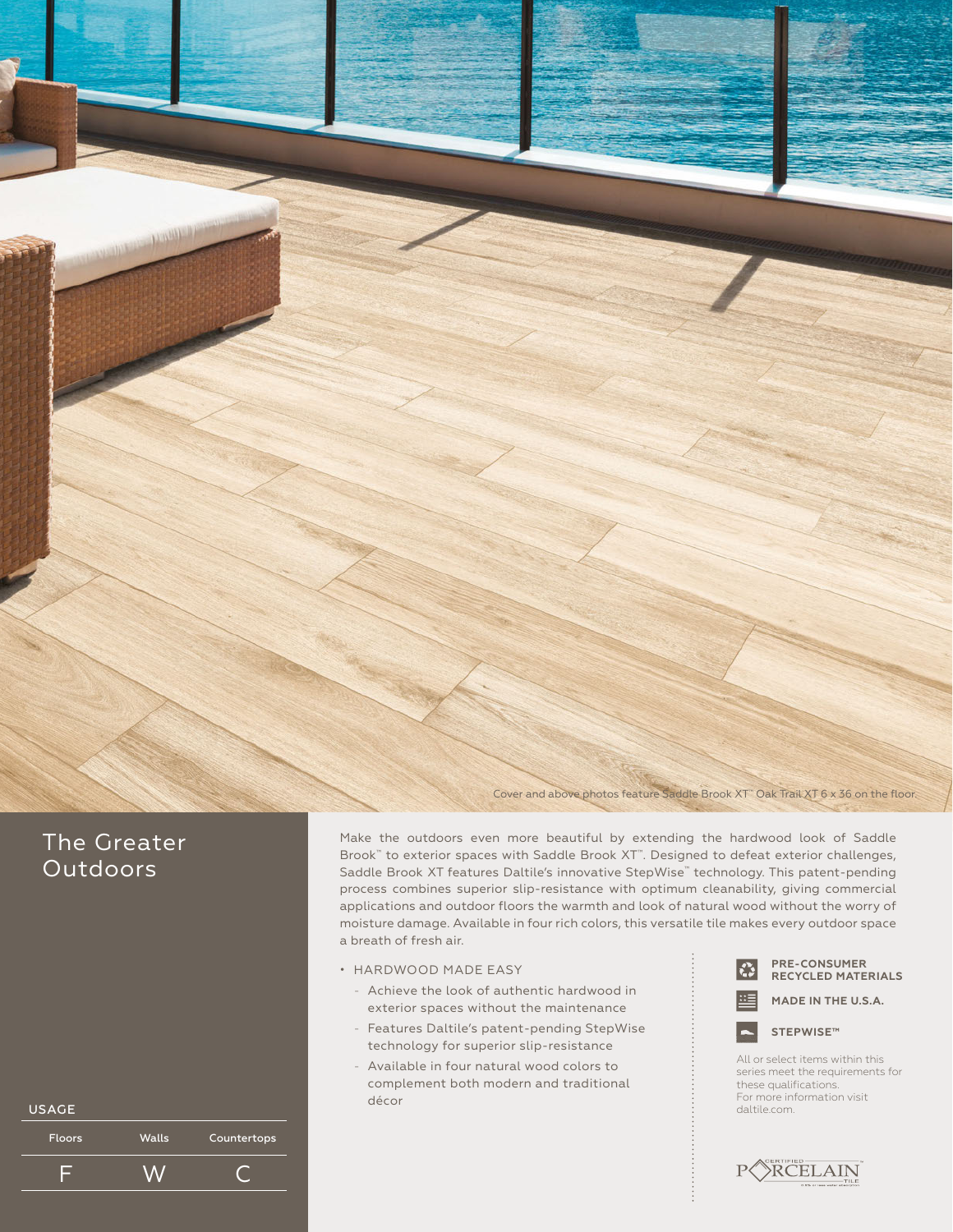FLOOR SADDLE BROOK XT™ GLAZED PORCELAIN with STEPWISE™ TECHNOLOGY

## FLOOR TILE\*



OAK TRAIL XT SD83



FARMHOUSE XT SD84



WALNUT CREEK XT SD85



GRAVEL ROAD XT SD86